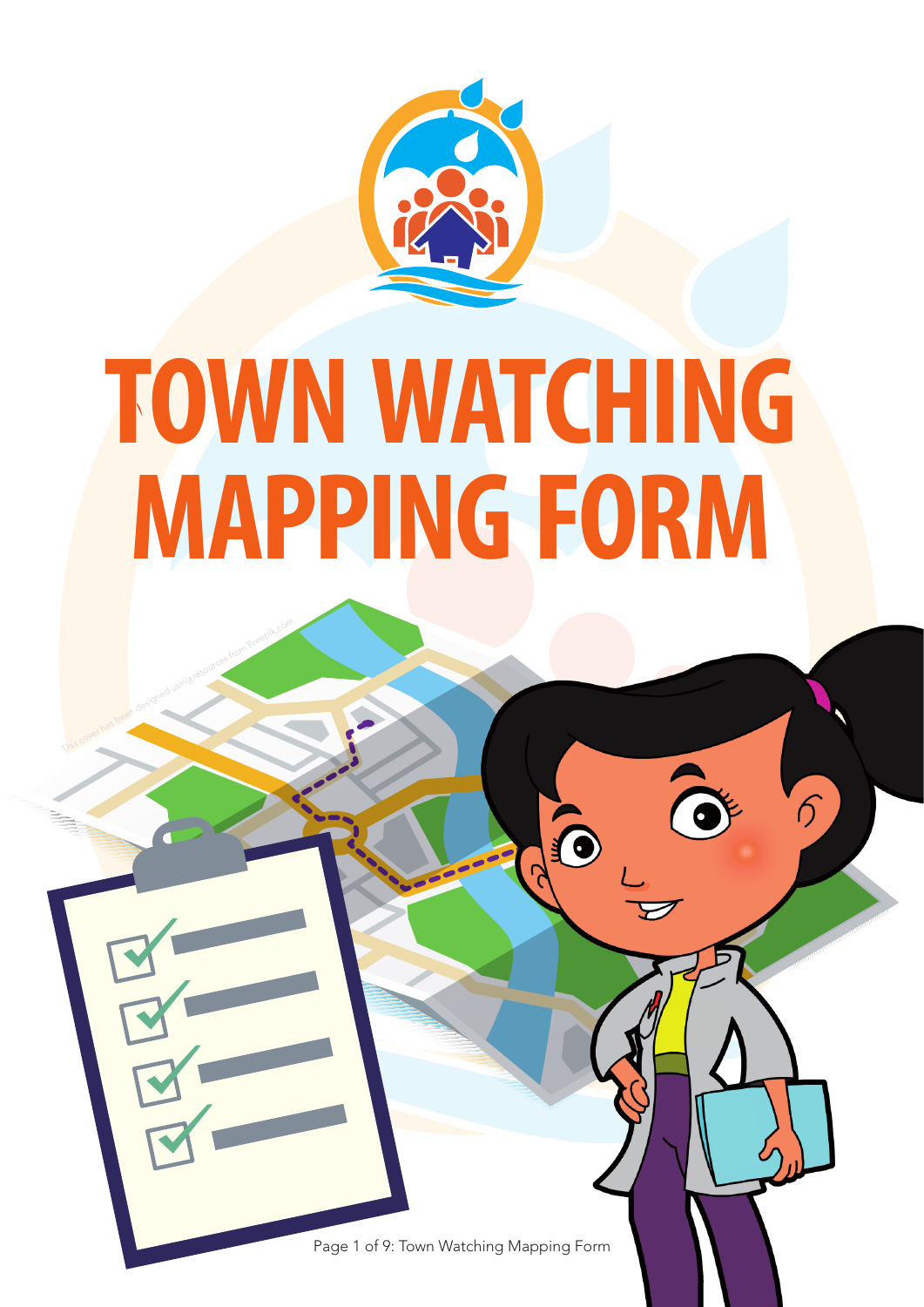

## **Town Watching Mapping Form**

| <b>COMMUNITY</b><br><b>NAME:</b> |  |
|----------------------------------|--|
| <b>DATE:</b>                     |  |
| <b>LOCATION:</b>                 |  |

#### This form is used to identify:

- the safe area as a Local Community Flood Gathering Centre;
- the safe route to the Local Community Flood Gathering Centre;
- the hazards and risks along safe routes to the Local Community Flood Gathering Centre;
- the methods and propose improvements to mitigate the identified hazards and risks; and
- the stakeholder (esp. agencies) responsibilities to take action on the proposed mitigation of the hazards identified including the cost and timeline.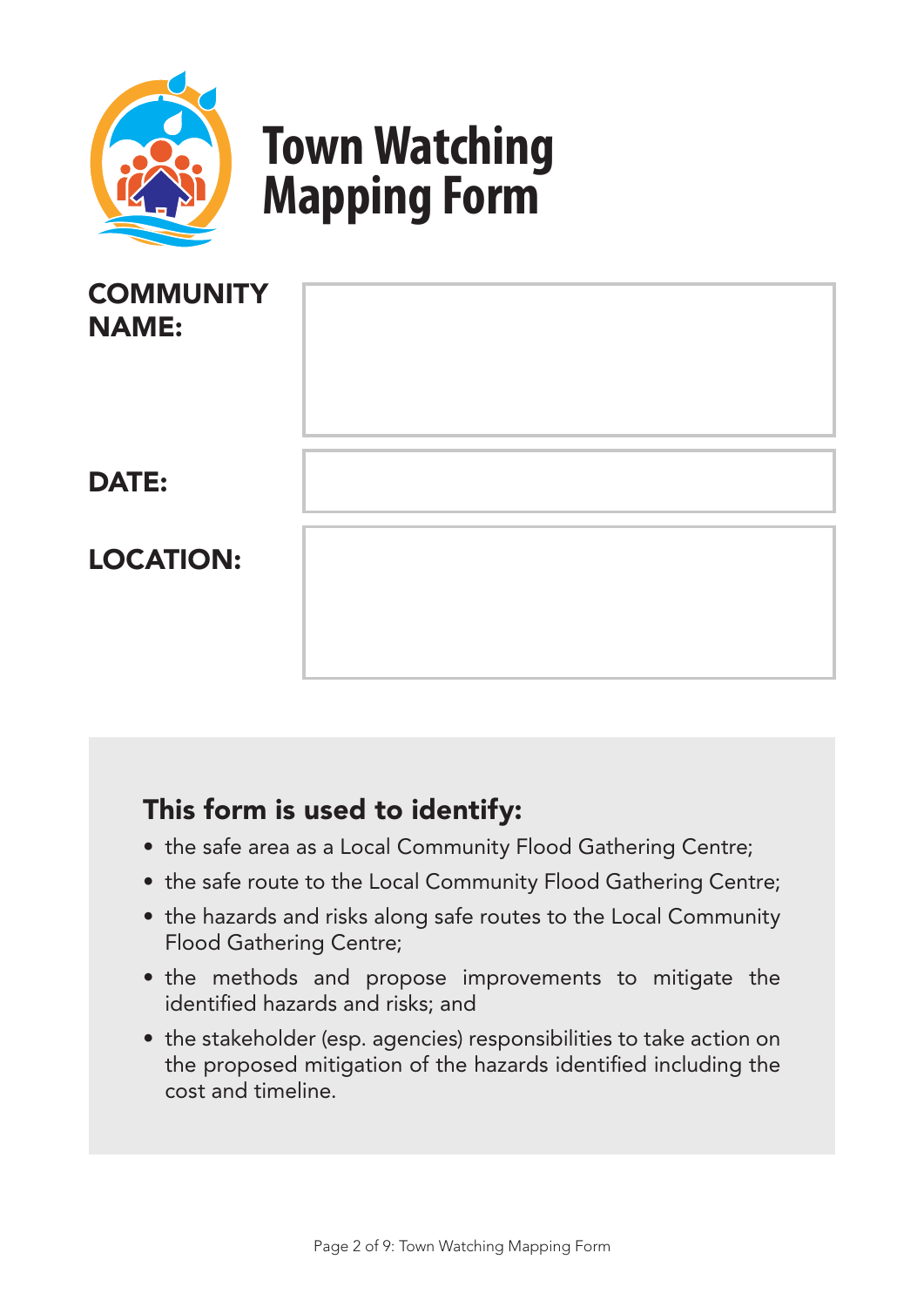#### CHECKLIST FOR THE TOWN WATCHING ACTIVITY

| <b>BASELINE INFORMATION</b>                                                                                                                                            |                                                                     |  |                            |  |
|------------------------------------------------------------------------------------------------------------------------------------------------------------------------|---------------------------------------------------------------------|--|----------------------------|--|
| Group Number:                                                                                                                                                          | Group Leader's Name:                                                |  |                            |  |
| Start time:                                                                                                                                                            | End Time:                                                           |  | Base Map: $\Box$ Yes<br>No |  |
| Digital/Phone Camera: Yes                                                                                                                                              | $\Box$ No<br>Photo reference Number: $\Box$ Yes<br>∏No              |  |                            |  |
| Photo Number:                                                                                                                                                          | Issues/Description:                                                 |  |                            |  |
| <b>SITE/COMMUNITY AREA</b>                                                                                                                                             |                                                                     |  |                            |  |
| Name of the Area/Community site:                                                                                                                                       |                                                                     |  |                            |  |
| <b>GPS Coordinate:</b>                                                                                                                                                 |                                                                     |  |                            |  |
| Local Government:                                                                                                                                                      |                                                                     |  |                            |  |
| Type of area/residential:<br>No. of People /Families:                                                                                                                  |                                                                     |  |                            |  |
| Was the area flooded before? $\Box$ Yes<br>$\Box$ No<br>If yes, how frequently does the area floods every year on average:<br>more than 3 times<br>once                |                                                                     |  |                            |  |
| When was the last time the area flooded? (year/date)                                                                                                                   |                                                                     |  |                            |  |
| Flood type: $\Box$ River floods<br>$\Box$ Regional floods<br>$\Box$ Localised floods<br>Flash floods<br>Coastal floods<br>Urban floods<br>Rural and agriculture floods |                                                                     |  |                            |  |
| Maximum level during recent floods:<br>feet/cm                                                                                                                         |                                                                     |  |                            |  |
| Local rainfall data: $\Box$ Yes;<br>mm/year<br>No                                                                                                                      |                                                                     |  |                            |  |
| Presence of floods early warning system in the area:<br>No<br>Yes                                                                                                      |                                                                     |  |                            |  |
| Alert of areas likely to be affected by future floods:<br>No<br>Yes                                                                                                    |                                                                     |  |                            |  |
|                                                                                                                                                                        | Availability of public information board for flooding:<br>No<br>Yes |  |                            |  |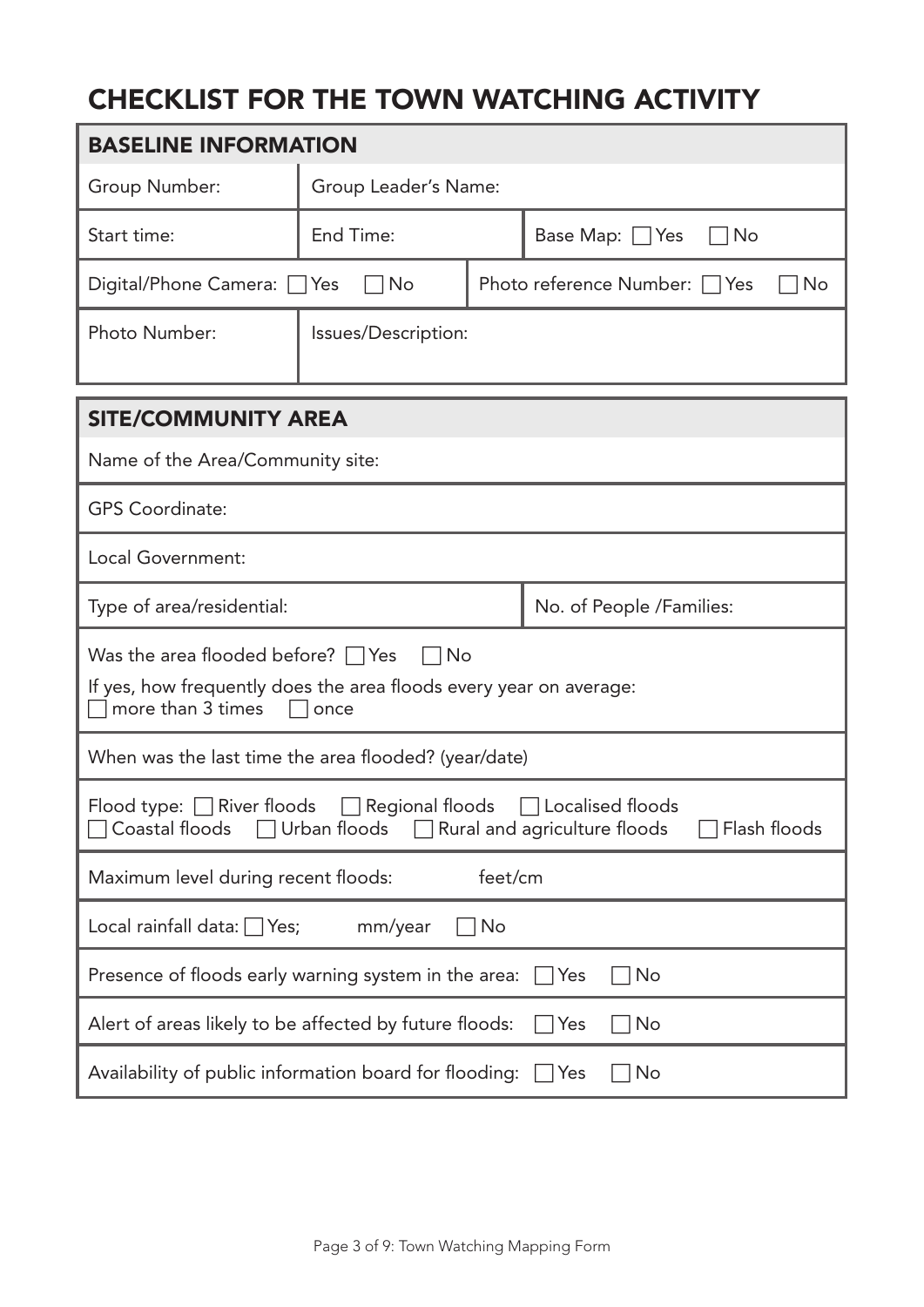| <b>FACILITIES WITHIN THE COMMUNITY AREA</b>                                                                                                                          |                                                             |                                                                      |                                                                                                                                                                                                                                    |                                  |
|----------------------------------------------------------------------------------------------------------------------------------------------------------------------|-------------------------------------------------------------|----------------------------------------------------------------------|------------------------------------------------------------------------------------------------------------------------------------------------------------------------------------------------------------------------------------|----------------------------------|
| No. of facilities:<br>• School and university:<br>Mosque/temple/church:<br>• Community hall:<br>Residential plan: $\Box$ Yes<br>No<br>No<br>Drainage map: $\Box$ Yes | $\bullet$<br>$\bullet$<br>$\bullet$<br>Others:<br>$\bullet$ | <b>Emergency Facilities:</b><br>Police station:<br>• Welfare Centre: | $\Box$ Yes, distance: ___ km<br>Fire Department: □ Yes; distance ___ km<br>Clinic/Hospital: □ Yes; distance ___ km<br>• Community Centre: Yes; distance ___ km<br>$\Box$ Yes; distance $\Box$ km<br>$\Box$ Yes; distance $\Box$ km | No<br>No<br>No<br>No<br>No<br>No |
| <b>FLOOD EVACUATION CENTER/ SHELTERS</b>                                                                                                                             |                                                             |                                                                      |                                                                                                                                                                                                                                    |                                  |
| Available of flood evacuation centers /shelters: $\Box$ Yes                                                                                                          |                                                             |                                                                      | No                                                                                                                                                                                                                                 |                                  |
| Type of space: $\Box$ Open<br>$\Box$ Closed<br>More than one storey: $\Box$ Yes<br>No                                                                                |                                                             |                                                                      |                                                                                                                                                                                                                                    |                                  |
| $\Box$ Private<br>Ownership: $\Box$ Public                                                                                                                           |                                                             | Others:                                                              |                                                                                                                                                                                                                                    |                                  |
| Capacity: ___ pax                                                                                                                                                    | <b>Owner's Name:</b>                                        |                                                                      |                                                                                                                                                                                                                                    |                                  |
| <b>CRITICAL NEED FACILITIES</b>                                                                                                                                      |                                                             |                                                                      |                                                                                                                                                                                                                                    |                                  |
| <b>Water Supply:</b>                                                                                                                                                 |                                                             |                                                                      | $\Box$ Yes: $\Box$ in working condition/ $\Box$ requires upgrades                                                                                                                                                                  | No                               |
| Power Supply:                                                                                                                                                        |                                                             |                                                                      | □ Yes: ___ in working condition/ ___ requires upgrades                                                                                                                                                                             | No                               |
| Access Road:                                                                                                                                                         |                                                             |                                                                      | $\Box$ Yes: ___ in working condition/ ___ requires upgrades                                                                                                                                                                        | $\Box$ No                        |
| Communication:                                                                                                                                                       |                                                             |                                                                      | Yes: ___ in working condition/ ___ requires upgrades                                                                                                                                                                               | No                               |
| <b>Sufficient Toilets:</b>                                                                                                                                           |                                                             |                                                                      | Yes: ___ in working condition/ ___ requires upgrades                                                                                                                                                                               | No                               |
| Food Storage/Supply: □ Yes: ___nearby/ storage area                                                                                                                  |                                                             |                                                                      | No                                                                                                                                                                                                                                 |                                  |
| Accessible by special needs/disable communities:<br>$\Box$ Yes: ___ in working condition/ ___ requires upgrades<br>No                                                |                                                             |                                                                      |                                                                                                                                                                                                                                    |                                  |
| Others:                                                                                                                                                              |                                                             |                                                                      |                                                                                                                                                                                                                                    |                                  |

*Note: Provide detailed information on the availability of the facilities and issues regarding the facilities.*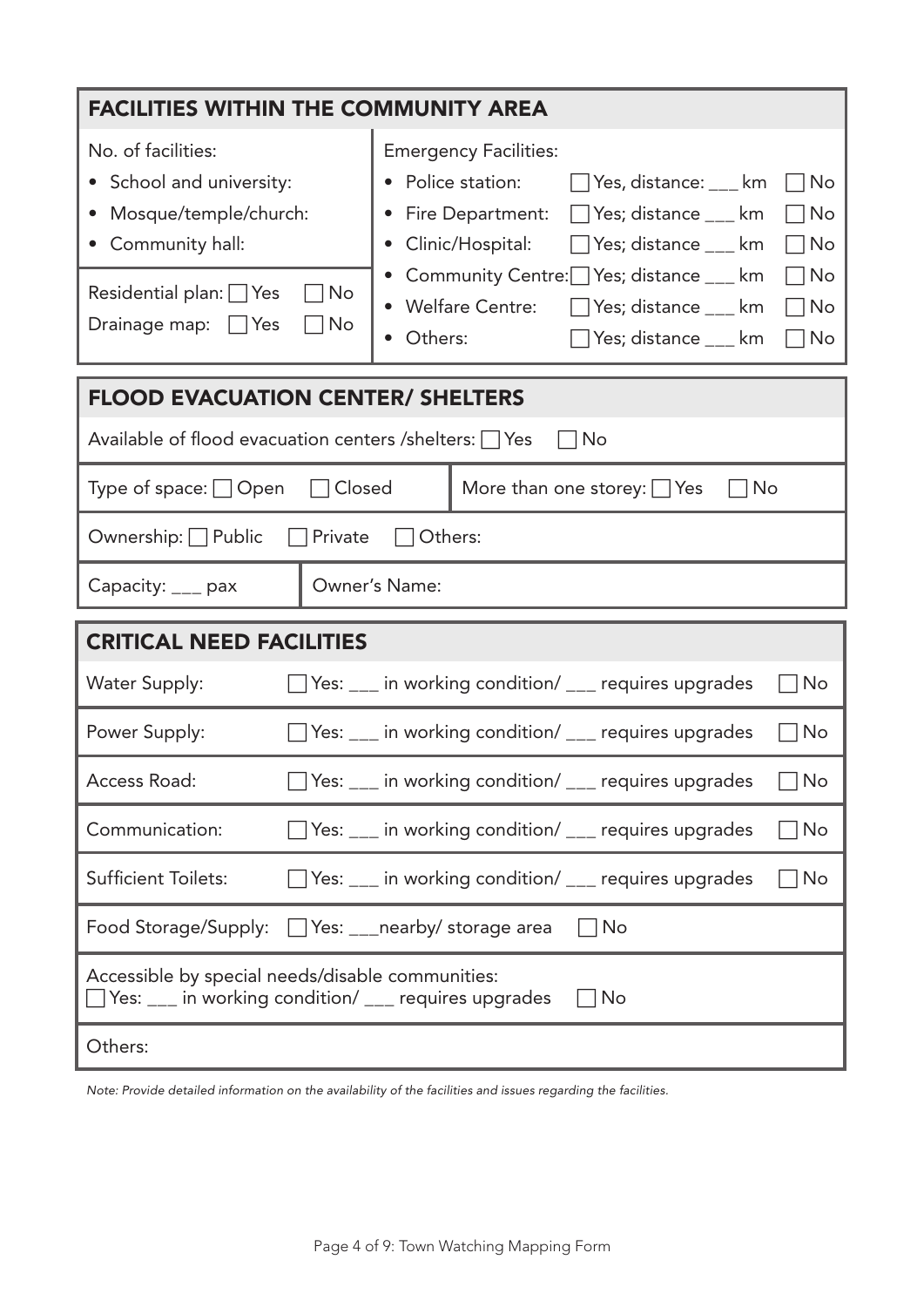| <b>EVACUATION ROUTES</b>                                                                                                                                                                                                                                                                                                                                                                                                                                                                                                                                                                                                                    |                                                        |  |  |  |
|---------------------------------------------------------------------------------------------------------------------------------------------------------------------------------------------------------------------------------------------------------------------------------------------------------------------------------------------------------------------------------------------------------------------------------------------------------------------------------------------------------------------------------------------------------------------------------------------------------------------------------------------|--------------------------------------------------------|--|--|--|
| Available routes: $\Box$ Yes<br>No                                                                                                                                                                                                                                                                                                                                                                                                                                                                                                                                                                                                          | Alternative routes during a flood: □ Yes<br>No         |  |  |  |
| No<br>$Helipad:$ Yes                                                                                                                                                                                                                                                                                                                                                                                                                                                                                                                                                                                                                        | Near to Evacuation Centre: □ Yes; distance __ km<br>No |  |  |  |
| Others:                                                                                                                                                                                                                                                                                                                                                                                                                                                                                                                                                                                                                                     |                                                        |  |  |  |
| <b>HAZARD AREAS</b>                                                                                                                                                                                                                                                                                                                                                                                                                                                                                                                                                                                                                         |                                                        |  |  |  |
| No<br>Landslide prone areas:<br>Yes                                                                                                                                                                                                                                                                                                                                                                                                                                                                                                                                                                                                         | Flood prone areas:<br>No<br>Yes                        |  |  |  |
| The area/building located on/near slope of more than 30 degrees:                                                                                                                                                                                                                                                                                                                                                                                                                                                                                                                                                                            | No<br>Yes                                              |  |  |  |
| No<br>Storm surge prone areas: Ses                                                                                                                                                                                                                                                                                                                                                                                                                                                                                                                                                                                                          | River/stream/water bodies:<br>No<br>Yes                |  |  |  |
| <b>ELEMENTS AT RISK</b>                                                                                                                                                                                                                                                                                                                                                                                                                                                                                                                                                                                                                     |                                                        |  |  |  |
| ∏No<br>Trees seen as obstacle: $\Box$ Yes                                                                                                                                                                                                                                                                                                                                                                                                                                                                                                                                                                                                   | Poor quality infrastructures:<br>No<br>Yes             |  |  |  |
| Other barriers: $\Box$ Yes: _______                                                                                                                                                                                                                                                                                                                                                                                                                                                                                                                                                                                                         | No                                                     |  |  |  |
| Street lights:<br>] No<br>$\exists$ Yes                                                                                                                                                                                                                                                                                                                                                                                                                                                                                                                                                                                                     | Electric poles/wiring on the road: $\Box$ Yes<br>No    |  |  |  |
| Power House in flood prone Area: □ Yes<br>No                                                                                                                                                                                                                                                                                                                                                                                                                                                                                                                                                                                                |                                                        |  |  |  |
| Unstable structures:<br>No<br>Yes                                                                                                                                                                                                                                                                                                                                                                                                                                                                                                                                                                                                           | Narrow bridge:<br>No<br>Yes                            |  |  |  |
| <b>COMMUNITY PROFILE</b>                                                                                                                                                                                                                                                                                                                                                                                                                                                                                                                                                                                                                    |                                                        |  |  |  |
| No. of local people interviewed: ___ pax (details of each interview recorded separately)                                                                                                                                                                                                                                                                                                                                                                                                                                                                                                                                                    |                                                        |  |  |  |
| Special needs/disabled people: ___ pax<br>No. of elderly: $\frac{1}{2}$ pax                                                                                                                                                                                                                                                                                                                                                                                                                                                                                                                                                                 |                                                        |  |  |  |
| Families with babies/children: ___ family unit with babies; ___ family unit with children                                                                                                                                                                                                                                                                                                                                                                                                                                                                                                                                                   |                                                        |  |  |  |
| Families with pets: ___ family unit                                                                                                                                                                                                                                                                                                                                                                                                                                                                                                                                                                                                         | Families with livestock: ___ family unit               |  |  |  |
| Others:                                                                                                                                                                                                                                                                                                                                                                                                                                                                                                                                                                                                                                     |                                                        |  |  |  |
| The Discussion should cover: (1) mitigation measures:<br>Notes:<br>$\bullet$<br>dangerous spots, any solutions; evacuation places, easily<br>Buildings'/infrastructures' attributes are important to note as<br>accessible; evacuation routes, available/safe; any additional<br>they can be useful (advantage) during a flood.<br>shortcuts required and warning information, reachability; (2)<br>recommendations and solutions.<br>The information found during site visits (preliminary review of<br>area) should be available during the discussion session.<br>Please refer to the Guidelines for Town Watching Activity<br>$\bullet$ |                                                        |  |  |  |

CBFHM and CBFRP. Page 5 of 9: Town Watching Mapping Form

for detailed steps on the discussion and development of the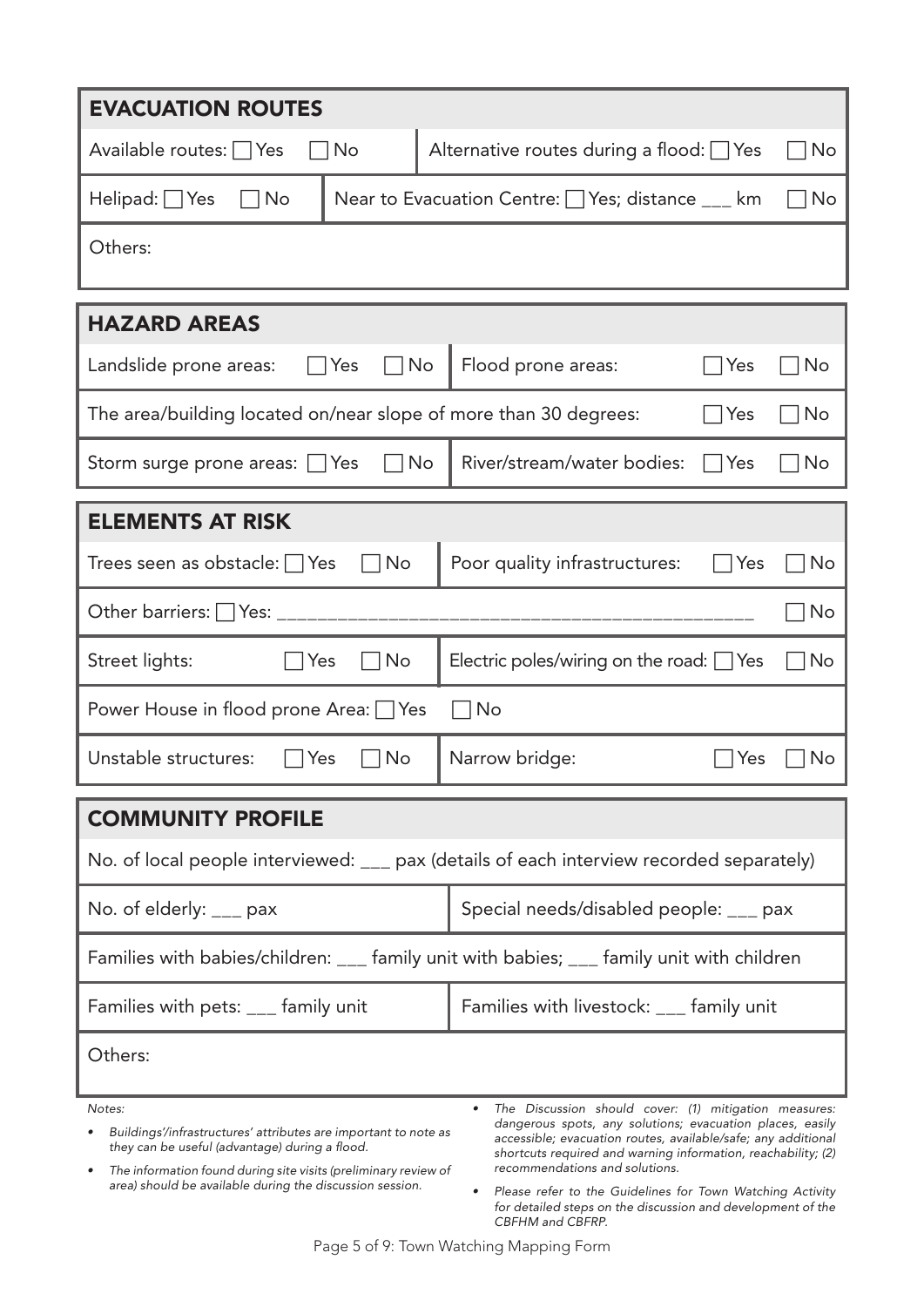| Estimated<br>Cost                                                |  |  | Basic information required: name of the building, the owner's name, the GPS coordinate, the capacity of the centre, distance from your residence and |
|------------------------------------------------------------------|--|--|------------------------------------------------------------------------------------------------------------------------------------------------------|
| (Person In Charge)<br>Agencies                                   |  |  |                                                                                                                                                      |
| Timeframe                                                        |  |  |                                                                                                                                                      |
| Weaknesses & Enhancement<br>needed                               |  |  |                                                                                                                                                      |
| Strengths & Advantages                                           |  |  |                                                                                                                                                      |
| <b>Proposed Local Community</b><br><b>Flood Gathering Centre</b> |  |  | Note:                                                                                                                                                |

### 1. LOCAL COMMUNITY FLOOD GATHERING CENTRE

to the evacuation centre.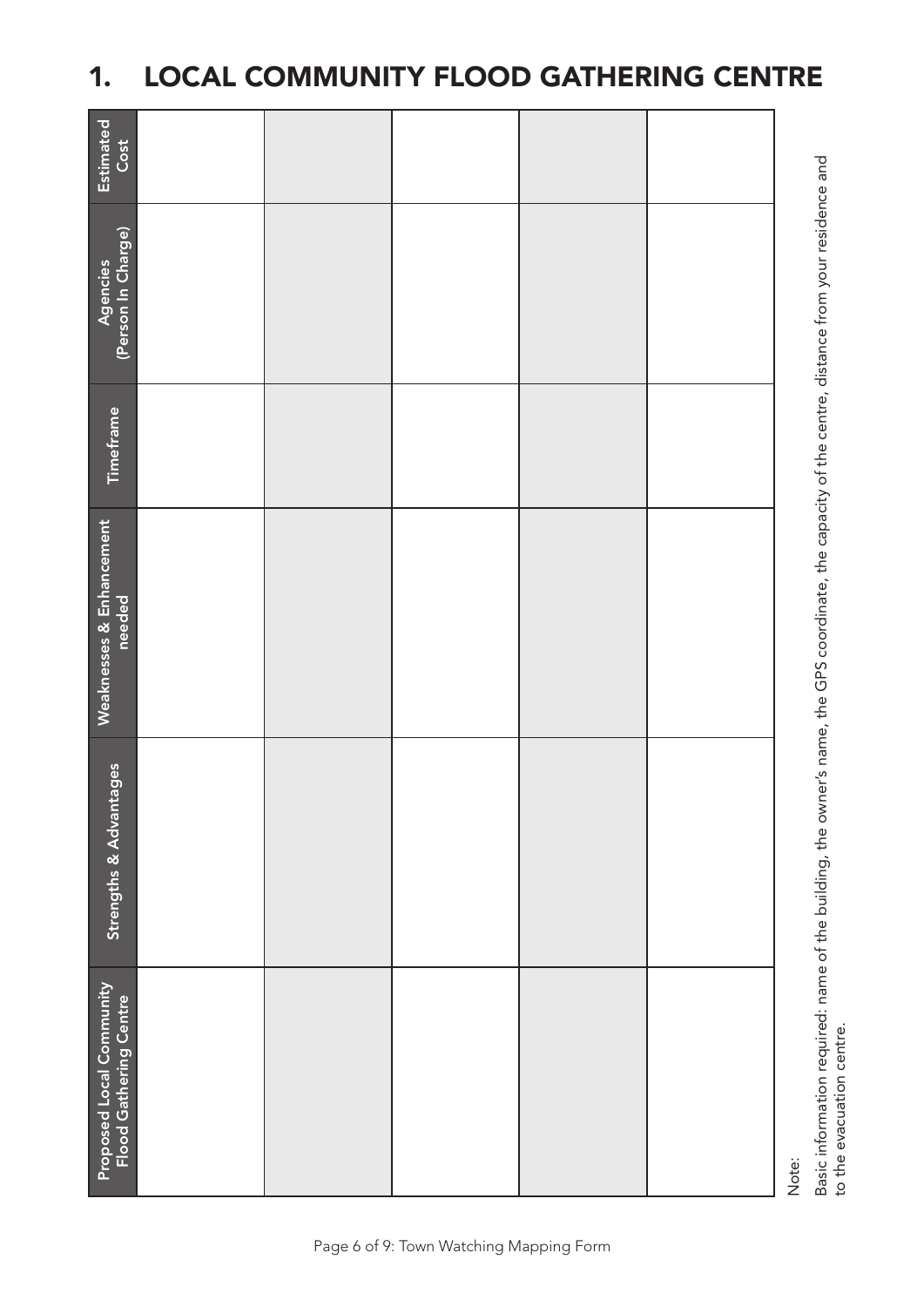#### 2. LIST OF HAZARD / RISK ALONG THE PROPOSED SAFE ROUTES AND COMMUNITY PROFILE

| Detailed Description (notes)              |  |  |  |
|-------------------------------------------|--|--|--|
| Image<br>(no. of reference)               |  |  |  |
| Area / street / route /<br>GPS coordinate |  |  |  |
| Hazard / Risk                             |  |  |  |
| $\frac{1}{2}$                             |  |  |  |

Description includes: Description includes:

- a) Type of hazard: Erosion/landslide prone area high probability to collapse i.e. bridges, levees/dykes, roads, buildings, dangerous spots which a) **Type of hazard:** Erosion/landslide prone area - high probability to collapse i.e. bridges, levees/dykes, roads, buildings, dangerous spots which might submerged during the flooding, huge or dead tree trunks. might submerged during the flooding, huge or dead tree trunks.
- b) Elements at Risk: Road barriers, electric poles, live power cables (construction work), wiring on the road, power circuit, water bodies (drain, lake, pond or river), sharp and/or dangerous tools/items, uprooted trees or at risk of falling, houses at lowland or near riverbank, debris/dumping area. b) **Elements at Risk:** Road barriers, electric poles, live power cables (construction work), wiring on the road, power circuit, water bodies (drain, lake, pond or river), sharp and/or dangerous tools/items, uprooted trees or at risk of falling, houses at lowland or near riverbank, debris/dumping area.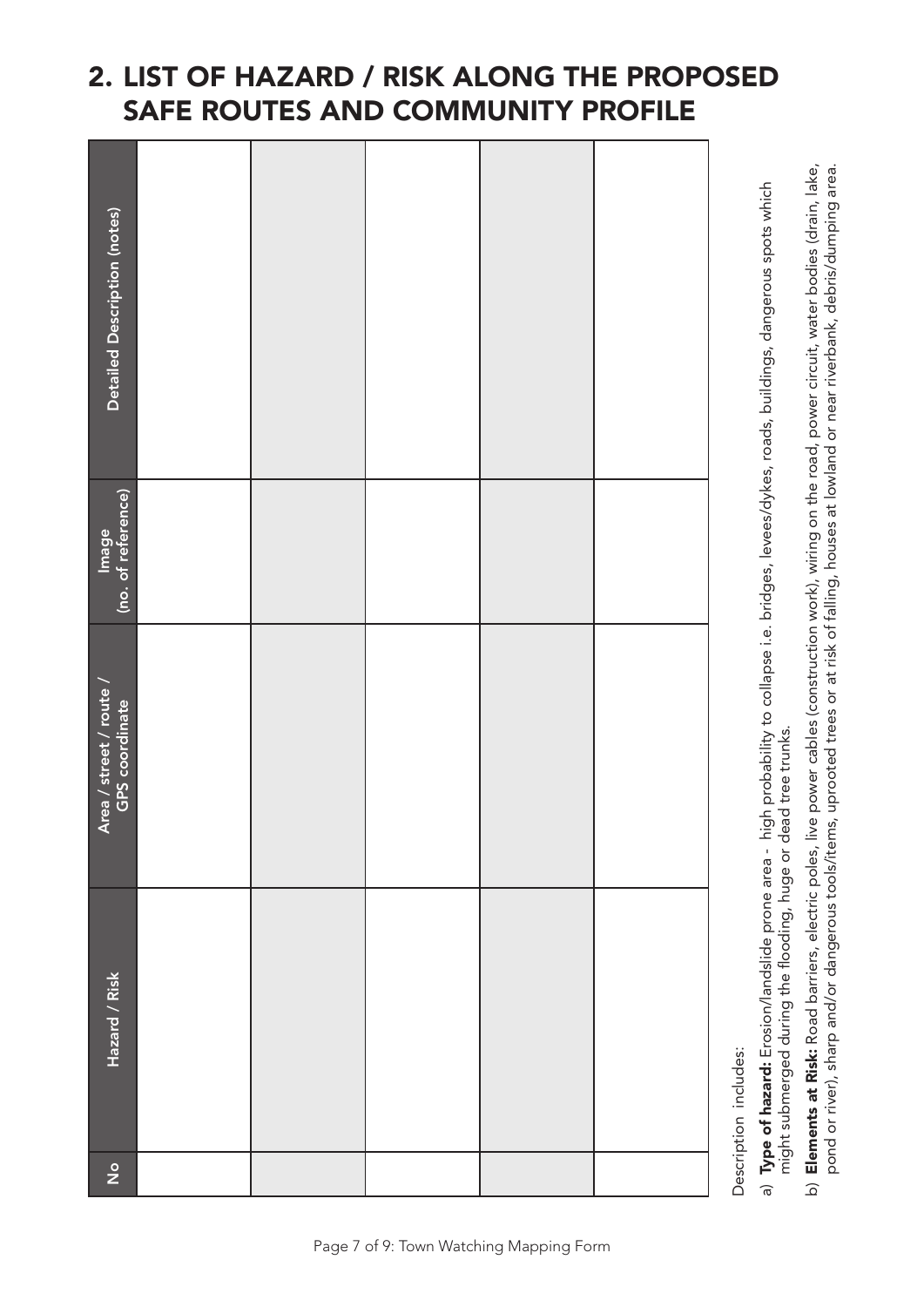#### 3. GROUP FINDINGS: Community-based HAZARD MAP AND RESPONSE PLAN

|                                                    | <b>Detailed Description</b> |
|----------------------------------------------------|-----------------------------|
| Area /Street/ Route                                |                             |
|                                                    |                             |
|                                                    |                             |
|                                                    |                             |
| <b>GPS Coordinate</b>                              |                             |
| Image<br>(reference number)                        |                             |
| <b>Identified Problem</b>                          |                             |
| Hazard / Risk / Liability<br>/ Asset               |                             |
| Proposed solution<br>/ improvement /<br>Suggestion |                             |
| Timeline/framework                                 |                             |
| Expected outcome                                   |                             |
| Proposed responsible<br>agencies/stakeholders      |                             |
| <b>Estimated Budget</b>                            |                             |